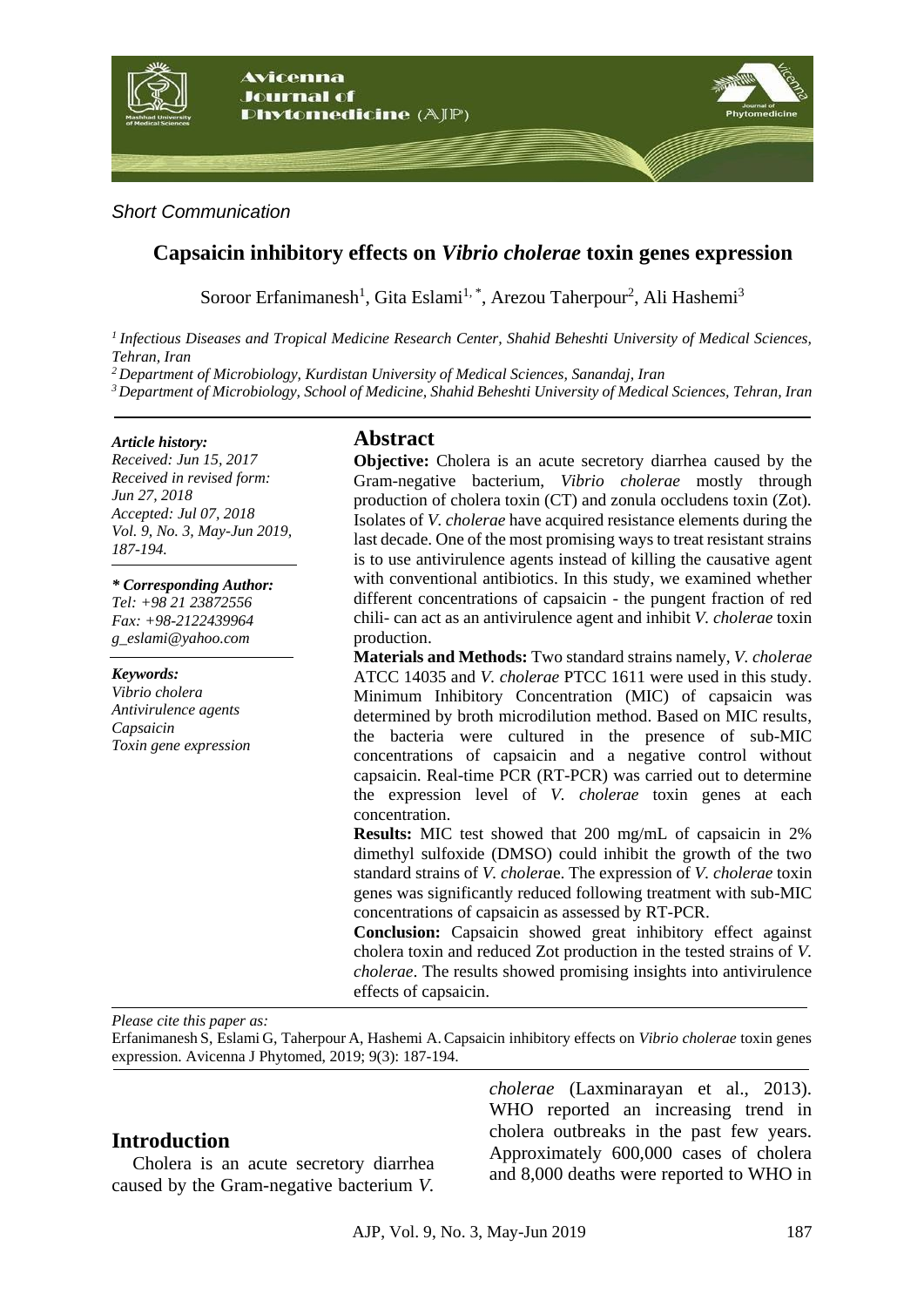2011, which are nearly double the frequency reported in 2010 [\(Sack et al.,](file:///D:/AJP/Articles-2017/6-Jun/AJP-1706-1888/AJP-1706-1888%20(R1).doc%23_ENREF_20) [2004\)](file:///D:/AJP/Articles-2017/6-Jun/AJP-1706-1888/AJP-1706-1888%20(R1).doc%23_ENREF_20). *V. cholerae* is classified into more than 200 serogroups based on the O antigen of the lipopolysaccharide; among these types, only O1 and O139 serogroups cause epidemic form of cholera. *V. cholerae* O1 is classified into two biotypes namely, classical and El Tor [\(Allen et al.,](file:///D:/AJP/Articles-2017/6-Jun/AJP-1706-1888/AJP-1706-1888%20(R1).doc%23_ENREF_2) 2014; [Harris et al.,](file:///D:/AJP/Articles-2017/6-Jun/AJP-1706-1888/AJP-1706-1888%20(R1).doc%23_ENREF_7) 2012). Ogawa, Inaba and Hikojima are three major serotypes of each serogroup, which vary in prevalence with time. Pathogenesis of cholera involves synchronized expressions of several virulence factors by *V. cholerae*. The two most important virulence factors are toxincoregulated pilus (TCP) and cholera toxin (CT) [\(Muanprasat and Chatsudthipong,](file:///D:/AJP/Articles-2017/6-Jun/AJP-1706-1888/AJP-1706-1888%20(R1).doc%23_ENREF_16) [2013\)](file:///D:/AJP/Articles-2017/6-Jun/AJP-1706-1888/AJP-1706-1888%20(R1).doc%23_ENREF_16) encoded by *tcp*A and *ctx*AB genes, respectively [\(Chatterjee et al.,](file:///D:/AJP/Articles-2017/6-Jun/AJP-1706-1888/AJP-1706-1888%20(R1).doc%23_ENREF_4) 2010). CT is an AB5 toxin type that accounts for severe diarrhea symptoms of cholera. The pentamer form of B subunit binds to the ganglioside GM1 on eukaryotic cells and intracellular translocation of the A subunit occurs; then, it acts enzymatically to activate adenylate cyclase and raise intracellular cyclic AMP. The consequences would be chloride secretion through the apical chloride channel and secretory diarrhea [\(Harris et al.,](file:///D:/AJP/Articles-2017/6-Jun/AJP-1706-1888/AJP-1706-1888%20(R1).doc%23_ENREF_7) 2012). One of the other toxins secreted by *V. cholerae* is Zot, which disturbs small-intestinal tight junction permeability through a protein kinase C–mediated actin polymerization [\(Fasano et al.,](file:///D:/AJP/Articles-2017/6-Jun/AJP-1706-1888/AJP-1706-1888%20(R1).doc%23_ENREF_6) 1995). Similar to other bacteria, some isolates of *V. cholerae* have acquired resistance elements that were found in almost all of the isolated strains during the past decade [\(Kitaoka et al.,](file:///D:/AJP/Articles-2017/6-Jun/AJP-1706-1888/AJP-1706-1888%20(R1).doc%23_ENREF_10) [2011\)](file:///D:/AJP/Articles-2017/6-Jun/AJP-1706-1888/AJP-1706-1888%20(R1).doc%23_ENREF_10). Antibiotic resistance among *V. cholerae* species was rare before 1977, but after that conjugative plasmid-mediated multiply antibiotic-resistant *V. cholerae* O1 (MARV) emerged as a major problem in Tanzania and then in Bangladesh. Reports from several cholera endemic countries of strains resistant to the commonly used antibiotics including ampicillin, tetracycline, streptomycin, kanamycin and

gentamicin have emerged during the past two decades [\(Sack et al.,](file:///D:/AJP/Articles-2017/6-Jun/AJP-1706-1888/AJP-1706-1888%20(R1).doc%23_ENREF_20) 2004). Although it is clear that antibiotics aimed at cellular viability have been historically highly effective, these modes of action enforce selective pressure that adopts the growth of antibiotic-resistant strains [\(Harris et al.](file:///D:/AJP/Articles-2017/6-Jun/AJP-1706-1888/AJP-1706-1888%20(R1).doc%23_ENREF_7)  [2012\)](file:///D:/AJP/Articles-2017/6-Jun/AJP-1706-1888/AJP-1706-1888%20(R1).doc%23_ENREF_7). Over the past 40 years, with the exception of daptomycin and linezolid, no new classes of antibiotics have been discovered [\(Silver,](file:///D:/AJP/Articles-2017/6-Jun/AJP-1706-1888/AJP-1706-1888%20(R1).doc%23_ENREF_22) 2011). The increasing trend of antibiotic resistance on one side and our frailty to develop new efficient antibiotics on the other hand, had led to search for novel drug development approaches in order to combat invading bacteria. One of the most promising ways that is increasingly being explored is targeting bacterial virulence factors or disrupting the interaction between the host and the pathogen instead of killing the infection causing bacteria [\(Roca et al.,](file:///D:/AJP/Articles-2017/6-Jun/AJP-1706-1888/AJP-1706-1888%20(R1).doc%23_ENREF_19) [2015\)](file:///D:/AJP/Articles-2017/6-Jun/AJP-1706-1888/AJP-1706-1888%20(R1).doc%23_ENREF_19). Lots of compounds have been screened for their probable capacity to inhibit pathogens' virulence factors. S-CMC for example was found to inhibit pneumococcal adherence to host cells [\(Sumitomo et al.,](file:///D:/AJP/Articles-2017/6-Jun/AJP-1706-1888/AJP-1706-1888%20(R1).doc%23_ENREF_24) 2012). Screening of a 50,000-compounds library was used to find a small molecule 4-[N-(1,8 naphthalimide)]-n butyric acid, named virstatin, that could prevent the expression of the two fundamental *V. cholerae* virulence factors, cholera toxin and the toxin-coregulated pilus [\(Rasko and](file:///D:/AJP/Articles-2017/6-Jun/AJP-1706-1888/AJP-1706-1888%20(R1).doc%23_ENREF_18)  [Sperandio,](file:///D:/AJP/Articles-2017/6-Jun/AJP-1706-1888/AJP-1706-1888%20(R1).doc%23_ENREF_18) 2010). In addition to synthetic chemical molecules, natural compound like ginger (*Zingiber officinale*) and capsaicin, the active component of chili peppers, belonging to the genus *Capsicum* have also shown promising antivirulence activity [\(Ahmad et al.,](file:///D:/AJP/Articles-2017/6-Jun/AJP-1706-1888/AJP-1706-1888%20(R1).doc%23_ENREF_1) 2015; [Jensen et al.,](file:///D:/AJP/Articles-2017/6-Jun/AJP-1706-1888/AJP-1706-1888%20(R1).doc%23_ENREF_8) 2003). Capsaicin (8-methyl-N-vanillyl-6 nonenamide) is the pungent fragment of *Capsicum* plants (chili peppers), which has been long used as a spice in many countries, including Iran [\(Zhang et al.,](file:///D:/AJP/Articles-2017/6-Jun/AJP-1706-1888/AJP-1706-1888%20(R1).doc%23_ENREF_27) 2017). Capsaicin and related compounds – capsaicinoids- are secondary metabolites of chili peppers which play an important role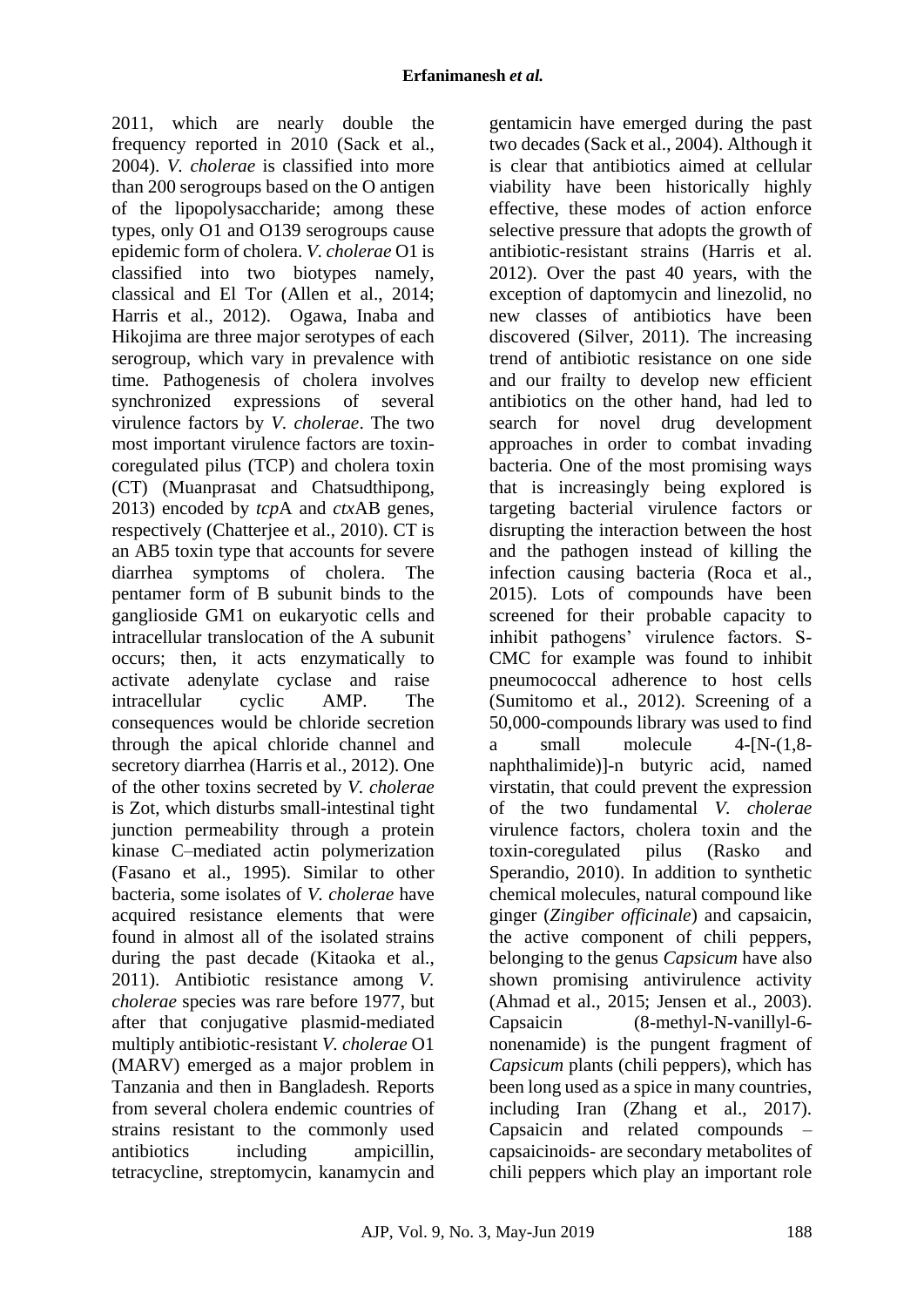in plant defense, probably as repellents against animals [\(Marini et al.,](file:///D:/AJP/Articles-2017/6-Jun/AJP-1706-1888/AJP-1706-1888%20(R1).doc%23_ENREF_13) 2015). Furthermore, besides its multiple physiological and pharmacological properties (pain relief, cancer prevention, and beneficial cardiovascular, and gastrointestinal effects), capsaicin has recently engrossed considerable attention for its antimicrobial and anti-virulence activity [\(Srinivasan,](file:///D:/AJP/Articles-2017/6-Jun/AJP-1706-1888/AJP-1706-1888%20(R1).doc%23_ENREF_23) 2016). In this study, we examined different concentrations of capsaicin as an antivirulence agent to inhibit *V. cholerae* toxin production. We further examined whether the effect is dosedependent or not.

# **Materials and Methods**

## **Ethics statement**

This study was approved by the Ethics Committee of Shahid Beheshti University of Medical Sciences "IR.SBMU.RAM.REC.1394.443".

## **Bacterial strains**

Two standard strains namely, *V. cholerae* serogroup O1 serotype Ogawa ATCC 14035 and *V. cholerae* O1 serotype serotype Inaba PTCC 1611 were used in this study. The standard strains of *V. cholerae* ATCC 14035 was a kind Gift from Dr. Ali Hashemi (Shahid Beheshti University of Medical Sciences, School of Medicine, Department of Medical Microbiology) and *V. cholerae* PTCC 1611 was purchased from Iranian Research Organization for Science and Technology (IROST).

## **Minimum Inhibitory Concentration (MIC)**

To determine the lowest concentration of capsaicin (CAS Number 404-86-4; Sigma-Aldrich) that can kill the tested standard strains, Minimum Inhibitory Concentration (MIC) was determined by broth microdilution method according to the guidelines of Clinical Laboratory Standards Institutes (CLSI, 2012). Briefly, microbial inoculums in Mueller–Hinton

broth (Merck*,* Darmstadt, Germany) were adjusted to a final concentration of 0.5 on the McFarland scale and diluted (1:20). Ten microliter of each inoculum was added to wells containing 100 µl of Muller-Hinton<br>broth and capsaicin (with defined broth and capsaicin (with defined concentrations). After 24 hours of incubation at 37  $\mathrm{^{\circ}C}$ , microbial growth for each treatment was evaluated.

## **DNA extraction, PCR and sequencing**

Total DNA was extracted by the phenolchloroform method as previously described [\(Shakibaie et al.,](file:///D:/AJP/Articles-2017/6-Jun/AJP-1706-1888/AJP-1706-1888%20(R1).doc%23_ENREF_21) 2008). PCR assay was accomplished to confirm the presence of *ctx*A, *ctx*B, *zot* and *rec*A genes. Specific PCR primers used in this experiment are shown in Table1. Thermal profiles were as follows: denaturation, annealing, and elongation temperatures and time periods were 94°C for 45s, 58°C for 45s, and 74°C for 45s, respectively, for 36 cycles, using a thermal cycler (Mastercycler gradient, Eppendorf). PCR products were analyzed by gel electrophoresis using 1% agarose gel; after staining with ethidium bromide, visible bands of proper size on the agarose gel, were read as positive results using a gel documentation system. To confirm the DNA sequence of each amplified gene, PCR products were sequenced (Bioneer Company, Korea). The nucleotide sequences were analyzed by Finch TV software and compared with sequences in the GenBank using the NCBI basic local alignment search tool (www.ncbi.nlm.nih.gov/BLAST).

## **RNA extraction, cDNA synthesis and RT-PCR**

The two standard strains were grown overnight in modified yeast extract peptone (MYEP) medium at 37 °C. Based on MIC results, the bacteria were cultured in the presence of concentrations that did not affect bacterial growth. Bacteria were treated with 200, 100, 50, 10 and 1  $\mu$ g/ml of capsaicin in DMSO that were prepared in MYEP medium. One extra tube which lacked capsaicin, was used as a control.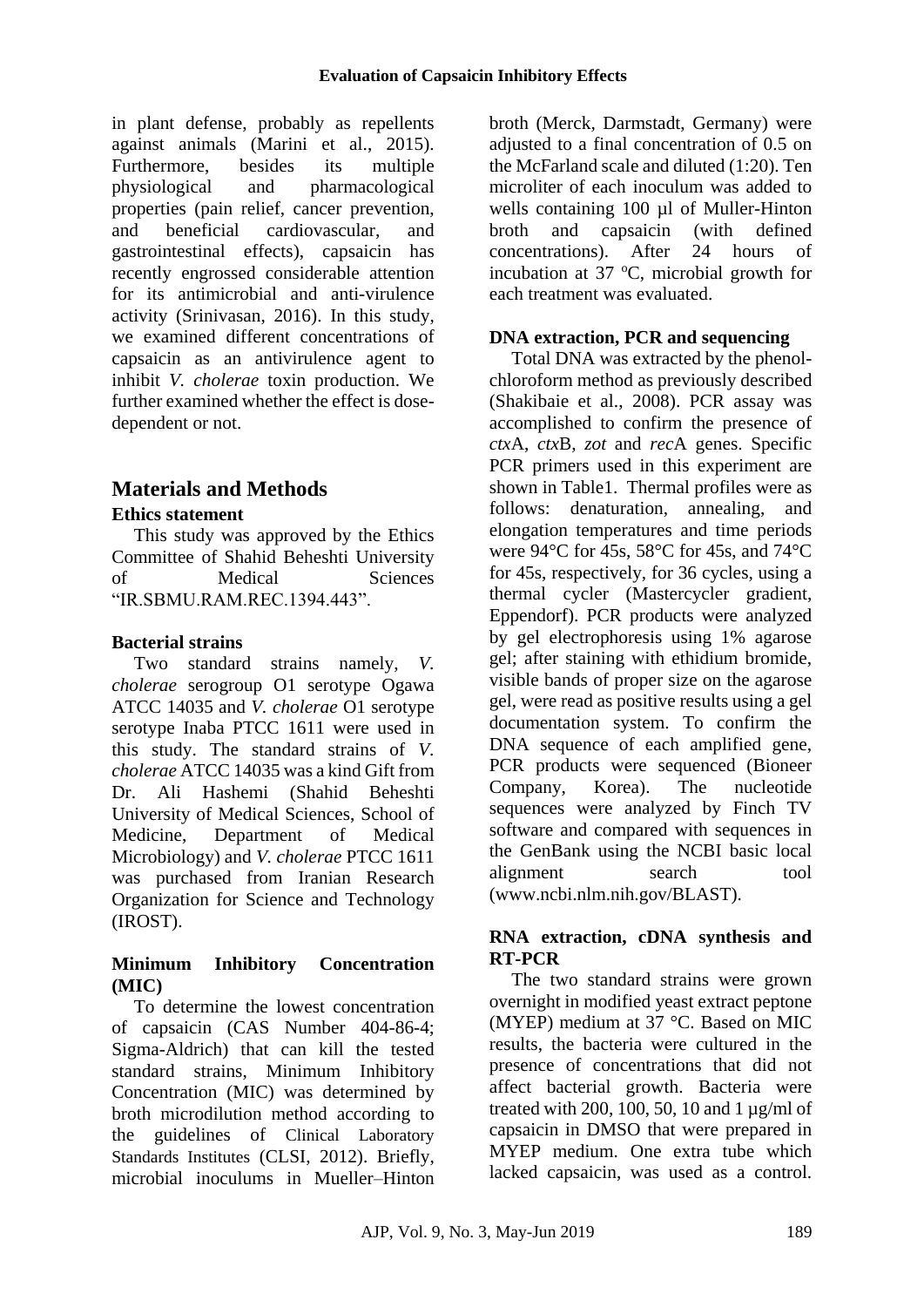Cultures were then incubated under a shaking condition for 24 hr. Following overnight incubation, Easy-BLUE™ Total RNA Extraction Kit (Cat. No. 17061) was used to extract total RNA from each inoculum. To avoid DNA contamination, the isolated RNA was further treated with DNase I, RNase-free (Pub. No. MAN0012000) according to the manufacturer's guidelines. The integrity and purity of the extracted RNA were verified by NanoDrop spectrophotometer (Biochrom WPA Biowave II, UK) and on 0.8% agarose gel, prior to cDNA synthesis. The reverse transcription was carried out using the Maxime™ RT PreMix (iNtRON Biotechnology, Inc*.*) according to the manufacturer's instruction. Briefly, cDNA was synthesized using 2µl of RNA at 45°C for 60 min, followed by incubation at 95 °C for 5 min using a thermal cycler (Master cycler gradient, Eppendorf). Capsaicin was dissolved in 2% DMSO during use.

#### **Real-Time PCR**

Real-time PCR was carried out using the synthesized cDNA and AccuPower® 2X GreenStar Master Mix Solution (Bioneer Inc.) by Rotor Gene 6000 RT*-*PCR Machine. Each set of primers are shown in Table 1. The housekeeping gene *rec*A expression level was used as an internal control and compared with that of the nontreated bacterial cultures. The relative expression in comparison with the internal control was analyzed according to [\(Chatterjee et al., 2010\)](file:///D:/AJP/Articles-2017/6-Jun/AJP-1706-1888/AJP-1706-1888%20(R1).doc%23_ENREF_4). Gene expression was normalized against *rec*A (housekeeping gene) and assigned as ΔCt

values. Comparison of gene expression between control and treated samples was made by subtraction of control ΔCt values from treatment ΔCt values to give a ΔΔCT value. The relative gene expression was calculated using 2- ΔΔ*CT* formula and normalized against controls.

## **Statistical analysis**

Student's two-sample t-test was used in EXCEL to analyze statistical differences between the groups. A p-value of  $< 0.05$  was considered significant.

# **Results**

Initially, two standard strains *V. cholerae* serogroup O1 serotype Ogawa ATCC 14035 and *V. cholerae* O1 serotype Inaba PTCC 1611 were selected to determine the effect of capsaicin on *V. cholerae* CT and ZOT production. Results of MIC test showed that 200 mg/mL of capsaicin in 2% DMSO could inhibit the growth of the two standard type strains of *V. cholerae* without killing them (2% DMSO alone did not show inhibitory effect on bacterial growth). Strains were positive for *ctx*A, *ctx*B, *zot* and *rec*A genes as assessed by PCR and electrophoresis (Figure 1). The results were confirmed by sequencing PCR products. The nucleotide sequence data reported in this paper have been submitted to the GenBank sequence database and assigned accession numbers KF551993 for *ctx*A, KU646842 for *ctx*B and KM094183 for *zot* gene.

|                 | Gene PCR primers                                                 | <b>Product size</b> | <b>Real-Time PCR primers</b>                                     | <b>Product size</b> |
|-----------------|------------------------------------------------------------------|---------------------|------------------------------------------------------------------|---------------------|
| $\mathit{ctxA}$ | F 5'-AGATTCTAGACCTCCTGATG-3'<br>R 5'-GAGTACCTCGGTCAAAGTAC-3'     | 221bp               | F 5'-AGATTCTAGACCTCCTGATG-3'<br>R 5'-GAGTACCTCGGTCAAAGTAC-3'     | 83                  |
| ctxB            | F 5'-CACATGGAACACCTCAAAAT-3'<br>R 5'-GATATGCAATCCTCAGGGTA-3'     | 237                 | F 5'-TGCACATGGAACACCTCAAA-3'<br>R 5'-AGCCATCTCTCTTTTTCCAGC-3'    | 124                 |
| zot             | F 5'-CTGCCTAACCACGCCTAACA-3'<br>R 5'-TGGACACAAAGCCGACCAAT-3'     | 483                 | F 5'- GAGCTTTGAGGTGGCTTTTG-3'<br>R 5'-GGTAAACTTTGCCCCTAGCC-3'    | 160                 |
| recA            | F 5'-CAATTTGGTAAAGGCTCCATCAT-3'<br>R 5'-CCGGTCGAAATGGTTTCTACA-3' | 71                  | F 5'-CAATTTGGTAAAGGCTCCATCAT-3'<br>R 5'-CCGGTCGAAATGGTTTCTACA-3' | 71                  |

Table 1. Primers used for PCR and Real-Time PCR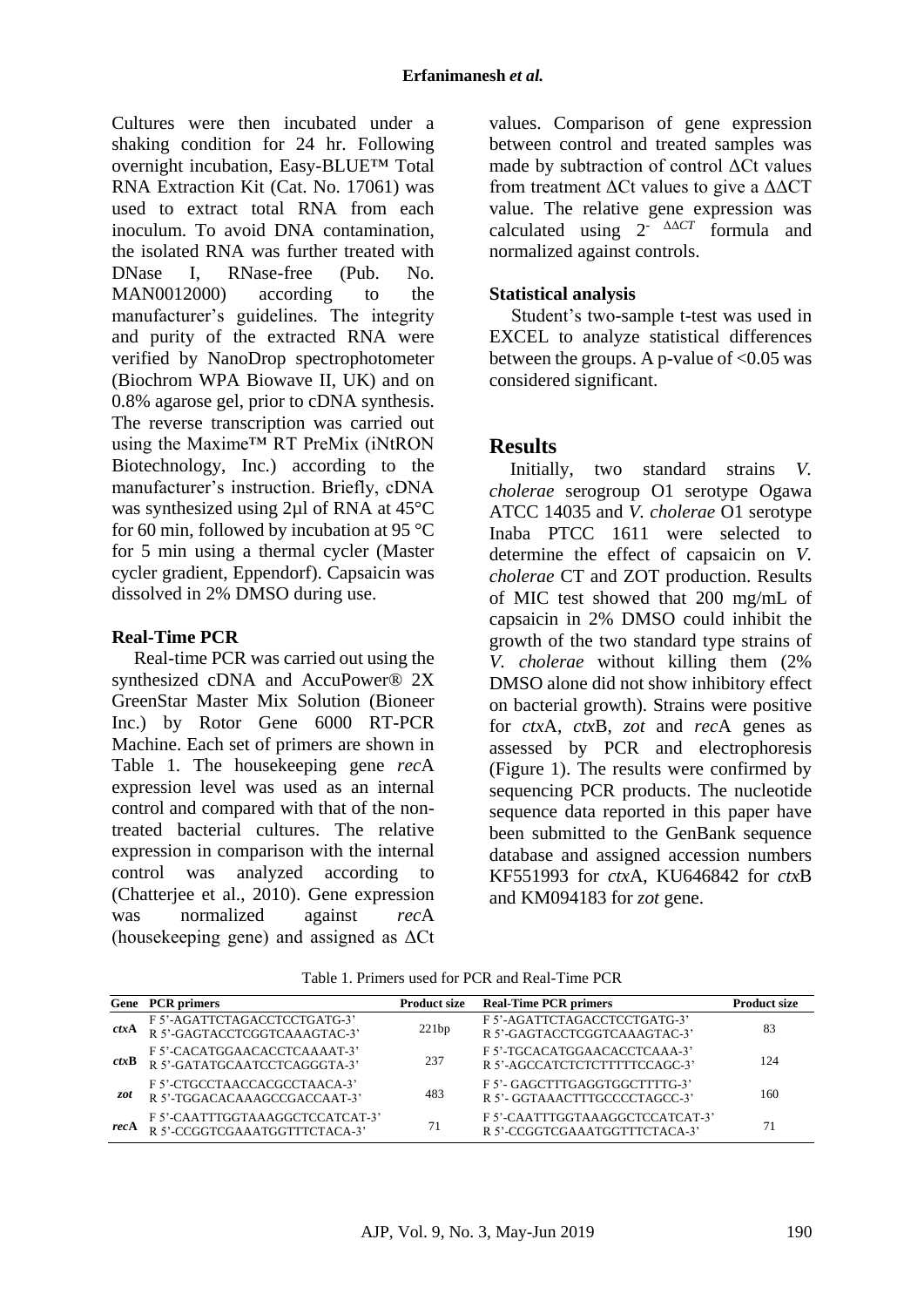In order to reach the appropriate annealing temperature, RT–PCR was performed. The result of RT-PCR products electrophoresis on 1% agarose gel is shown in (Figure 2).



Figure 1. PCR amplification of *ctx*A, *ctx*B and *zot* genes of *V. cholerae*. Lane M: DNA size marker. Lane 1: zot gene, Lane 2: *ctx*B, and Lane 3: *ctx*A.



Figure 2. RT–PCR products electrophoresis on 1% agarose gel.

The expression level of *ctx*A, *ctx*B and *zot* genes in the tested strains was reduced by capsaicin in a dose-dependent manner (p≤0.05) (Tables 2-4).

Table 2. Effect of capsaicin on decrease of expression level of *ctxA* gene in *Vibrio cholera.*

| <b>Standard</b>                        | <b>Concentrations of Capsaicin</b> |                            |                    |                     |                     |  |
|----------------------------------------|------------------------------------|----------------------------|--------------------|---------------------|---------------------|--|
| strain                                 | 1<br>$(\mu g/ml)$                  | 10<br>$(\mu \mathbf{g}/m)$ | 50<br>$(\mu g/ml)$ | 100<br>$(\mu g/ml)$ | 200<br>$(\mu g/ml)$ |  |
| Vibrio<br>cholerae<br><b>ATCC14035</b> | 1.11                               | 1.23                       | 1.60               | 7.10                | 7.16                |  |
| Vibrio<br>cholerae<br><b>PTCC1611</b>  | 0.34                               | 1.20                       | 1.99               | 2.70                | 2.78                |  |

|                                                                 |  |  |  | Table 3. Effect of capsaicin on decrease of |  |  |  |  |
|-----------------------------------------------------------------|--|--|--|---------------------------------------------|--|--|--|--|
| expression level of <i>ctxB</i> gene in <i>Vibrio cholera</i> . |  |  |  |                                             |  |  |  |  |

| <b>Standard</b>                        | <b>Concentrations of Capsaicin</b> |                    |                    |                     |                     |  |  |
|----------------------------------------|------------------------------------|--------------------|--------------------|---------------------|---------------------|--|--|
| strain                                 | $(\mu g/ml)$                       | 10<br>$(\mu g/ml)$ | 50<br>$(\mu g/ml)$ | 100<br>$(\mu$ g/ml) | 200<br>$(\mu g/ml)$ |  |  |
| Vibrio<br>cholerae<br><b>ATCC14035</b> | 1.02                               | 0.88               | 1.70               | 5.42                | 6.22                |  |  |
| Vibrio<br>cholerae<br><b>PTCC1611</b>  | 0.87                               | 1.29               | 2.07               | 4.40                | 5.90                |  |  |

Table 4. Effect of capsaicin on decrease of expression level of *zot* gene in *Vibrio cholerae*.

| <b>Standard</b>                        | <b>Concentrations of Capsaicin</b> |                    |                    |                     |                     |  |  |
|----------------------------------------|------------------------------------|--------------------|--------------------|---------------------|---------------------|--|--|
| strain                                 | 1<br>$(\mu g/ml)$                  | 10<br>$(\mu g/ml)$ | 50<br>$(\mu g/ml)$ | 100<br>$(\mu g/ml)$ | 200<br>$(\mu g/ml)$ |  |  |
| Vibrio<br>cholerae<br><b>ATCC14035</b> | 1.11                               | 1.14               | 1.51               | 1.62                | 2.2.                |  |  |
| Vibrio<br>cholerae<br><b>PTCC1611</b>  | 0.03                               | 0.03               | 0.05               | 1.45                | 1.75                |  |  |

## **Discussion**

Capsaicin is the pungent fraction of red chili that showed great inhibitory effect against cholera toxin and Zot in the tested standard type strains of *V. cholerae*. The development of antivirulence agents, which are compounds that disarm bacteria rather than killing them, gave new hope in the struggle against antibiotic resistant bacteria alone or in combination with antibiotics. Due to the alarming rising trend of antibiotic resistance, there is a global call for finding new therapeutic approaches. A number of synthetic compounds have been tested for their possible potential to inhibit virulence factors in different strains of bacteria. toxtazin A and toxtazin B and B´ for example were found to act as inhibitors of CT transcription and toxin-coregulated pilus (TCP) [\(Anthouard and DiRita 2013\)](file:///D:/AJP/Articles-2017/6-Jun/AJP-1706-1888/AJP-1706-1888%20(R1).doc%23_ENREF_3). Compound 4 - a 4-alkylquinolin-2 (1*H*)-one scaffold- was synthesized and tested to inhibit pyocyanin production by *Pseudomonas aeruginosa.* It was shown that this compound reduced the level of pyocyanin production by *P. aeruginosa* by inhibiting quorum sensing between the bacteria [\(Morkunas et al.,](file:///D:/AJP/Articles-2017/6-Jun/AJP-1706-1888/AJP-1706-1888%20(R1).doc%23_ENREF_15) 2016). Natural compounds have always been a product of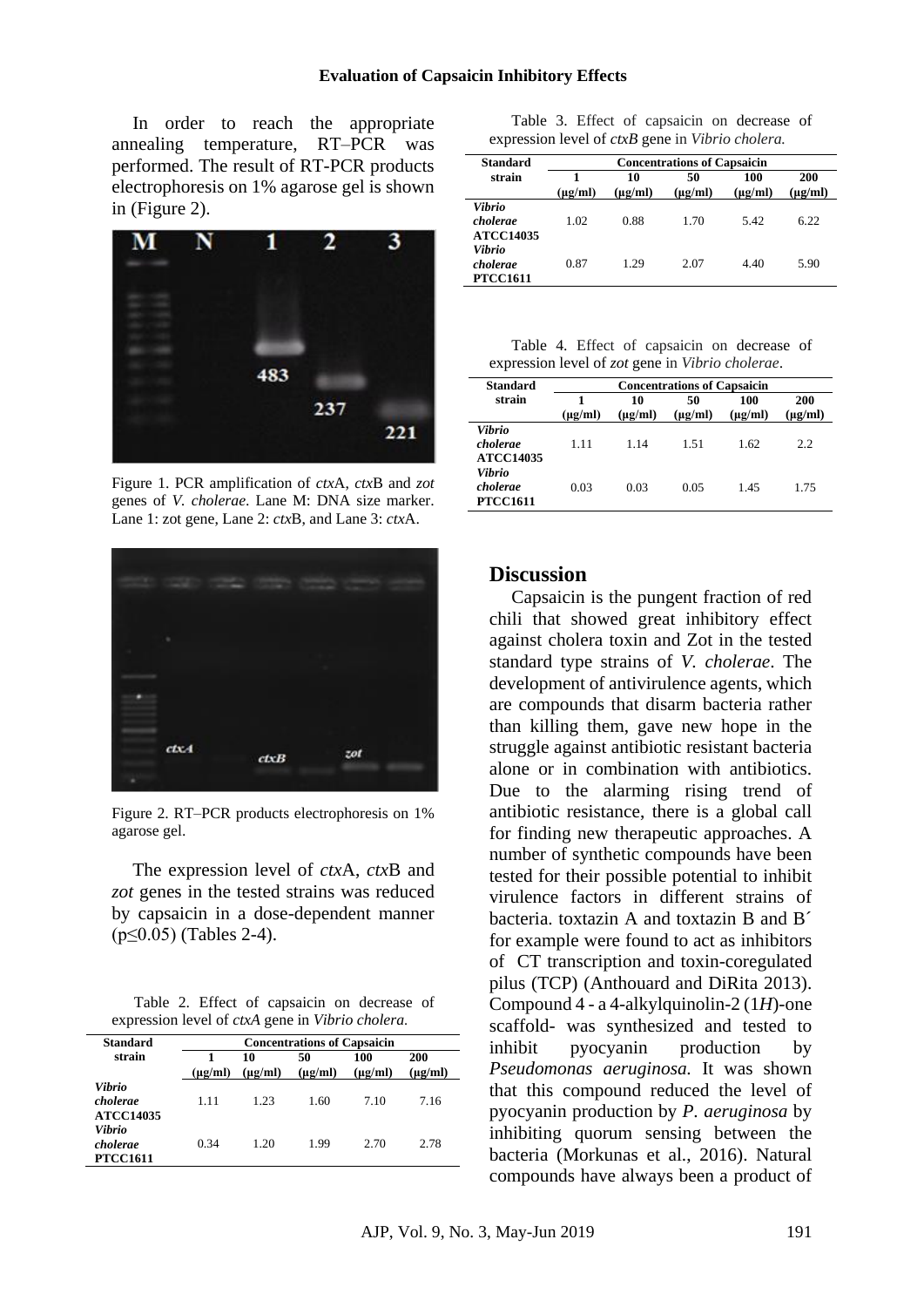interest because of their safeness, fewer side effects, enormous variety and plentiful bioactive constituents which make them an appropriate candidate in search for effective therapeutic options [\(Lavecchia et al.,](file:///D:/AJP/Articles-2017/6-Jun/AJP-1706-1888/AJP-1706-1888%20(R1).doc%23_ENREF_11) 2013). Some natural compounds have already been tested against *V. cholerae*. Red chilli methanol extract and capsaicin at their sub-MIC concentration drastically inhibited CT production by *V. cholerae* strains [\(Chatterjee et al.,](file:///D:/AJP/Articles-2017/6-Jun/AJP-1706-1888/AJP-1706-1888%20(R1).doc%23_ENREF_4) 2010). Additionally, red bayberry (*Myrica rubra*) extract was shown to have inhibitory effects on growth and virulence gene expression of *V. cholerae*  [\(Zhong, Yu and Zhu 2008\)](file:///D:/AJP/Articles-2017/6-Jun/AJP-1706-1888/AJP-1706-1888%20(R1).doc%23_ENREF_28). Also, Kalia and et al. showed that capsaicin significantly reduced the MIC of ciprofloxacin for *S. aureus* strains [\(Kalia et al. 2012\)](file:///D:/AJP/Articles-2017/6-Jun/AJP-1706-1888/AJP-1706-1888%20(R1).doc%23_ENREF_9). A recent study showed that anethole -a component of sweet fennel seed- could inhibit cholera toxin production by *V. cholerae* at its sub-MIC concentrations [\(Zahid et al.,](file:///D:/AJP/Articles-2017/6-Jun/AJP-1706-1888/AJP-1706-1888%20(R1).doc%23_ENREF_26) 2015). Since any kind of antimicrobial agent that target the viability of bacteria is likely to impose a selective pressure on development of antimicrobial resistance and also affects host natural flora, there is a growing trend to search for compounds that inhibit bacterial virulence factors rather than killing them [\(Clatworthy, Pierson and](file:///D:/AJP/Articles-2017/6-Jun/AJP-1706-1888/AJP-1706-1888%20(R1).doc%23_ENREF_5)  [Hung,](file:///D:/AJP/Articles-2017/6-Jun/AJP-1706-1888/AJP-1706-1888%20(R1).doc%23_ENREF_5) 2007). In our study, capsaicin at its sub-MIC concentrations, could reduce the expression levels of toxin genes in the tested *V. cholerae* standard strains (Table 1- 3). Herein, we demonstrated that capsaicin exhibits great antivirulence activities by decreasing the expression of *V. cholerae* toxin-encoding genes. In case of resistant *V. cholerae* we would be able to propose this compound to control the bacterium. Our findings showed a dose-response function between the concentration of capsaicin and the expression level of *ctx*A, *ctx*B and *zot* genes.

Ginger extract as a herbal supplement was shown by other studies to prevent cholera-like diarrhea caused by *Escherichia coli* in developing countries [\(Nataro and](file:///D:/AJP/Articles-2017/6-Jun/AJP-1706-1888/AJP-1706-1888%20(R1).doc%23_ENREF_17)  [Kaper,](file:///D:/AJP/Articles-2017/6-Jun/AJP-1706-1888/AJP-1706-1888%20(R1).doc%23_ENREF_17) 1998). According to the WHO reports , in the past few years there is an

increasing trend in cholera outbreaks [\(Muanprasat and Chatsudthipong,](file:///D:/AJP/Articles-2017/6-Jun/AJP-1706-1888/AJP-1706-1888%20(R1).doc%23_ENREF_16) 2013). In addition, the size of cholera outbreaks is expected to gradually increase due to the global warming and lower immunity of humans) [\(Trærup, Ortiz and Markandya,](file:///D:/AJP/Articles-2017/6-Jun/AJP-1706-1888/AJP-1706-1888%20(R1).doc%23_ENREF_25) [2011\)](file:///D:/AJP/Articles-2017/6-Jun/AJP-1706-1888/AJP-1706-1888%20(R1).doc%23_ENREF_25). With persistent global warming, cholera is speculated to continue to rise in the future [\(McMichael, Barnett and](file:///D:/AJP/Articles-2017/6-Jun/AJP-1706-1888/AJP-1706-1888%20(R1).doc%23_ENREF_14)  [McMichael,](file:///D:/AJP/Articles-2017/6-Jun/AJP-1706-1888/AJP-1706-1888%20(R1).doc%23_ENREF_14) 2012). Moreover, losing our antibiotic choices due to the growing trend of antibiotic resistance has exacerbated the situation and highlights the need to investigate alternative drugs like antivirulence agents. Additional studies are required to determine the efficacy of capsaicin in treating antibiotic-resistant bacteria. Investigating other derivatives of capsaicin may introduce new compounds with fewer side effects and improved therapeutic profile to be used as an antivirulence agent alone or as an adjuvant in combination with antibiotics for treatment of drug-resistant bacteria [\(Marini](file:///D:/AJP/Articles-2017/6-Jun/AJP-1706-1888/AJP-1706-1888%20(R1).doc%23_ENREF_13)  [et al.,](file:///D:/AJP/Articles-2017/6-Jun/AJP-1706-1888/AJP-1706-1888%20(R1).doc%23_ENREF_13) 2015).

Together, these results highlight the need to search for compounds that inhibit the virulence factors rather than killing the whole bacterium. Based on the results of this study, we found that capsaicin might suppress the expression of *ctx*A, *ctx*B (encoding cholera toxin) and also *zot* (which encodes zonula occludens toxin) genes in *V. cholerae*. These findings may lead to development of new antibacterial compounds based on natural products, against multidrug resistant bacterial pathogens including *V. cholerae*. There are several unknown aspects of antivirulence agents; also, numerous compounds are yet to be studied for their possible effects on *V. cholerae* virulence properties.

## **Acknowledgment**

 The present study was supported by the Infectious Diseases and Tropical Medicine Research Centre, Shahid Beheshti University of Medical Sciences, Tehran, Iran (grant No 1392-1-91-12700).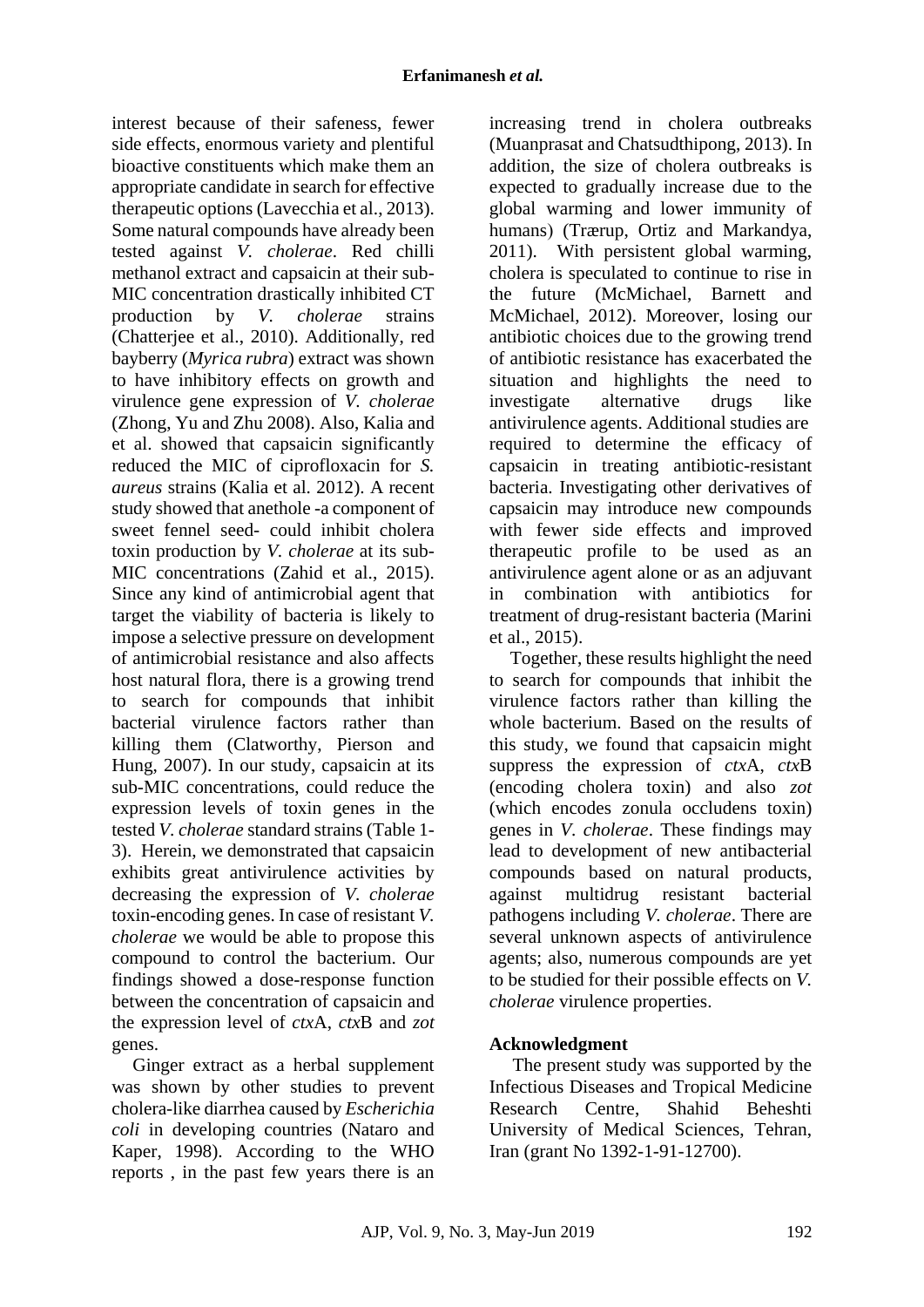#### **Conflicts of interest**

The authors have no conflict of interest to declare.

#### **References**

- Ahmad B, Rehman MU, Amin I, Arif A, Rasool S, Bhat SA, Afzal I, Hussain I, Bilal S. 2015. A review on pharmacological properties of zingerone (4-(4-Hydroxy-3 methoxyphenyl)-2-butanone). Sci World J, 2015: 816364.
- Allen RC, Popat R, Diggle SP, Brown SP. 2014. Targeting virulence: can we make evolution-proof drugs? Nat Rev Microbiol, 12: 300-308.
- Anthouard R, DiRita VJ. 2013. Small-molecule inhibitors of toxT expression in Vibrio cholerae. MBio, 4: e00403-13.
- Chatterjee S, Asakura M, Chowdhury N, Neogi SB, Sugimoto N, Haldar S, Awasthi SP, Hinenoya A, Aoki S, Yamasaki S. 2010. Capsaicin, a potential inhibitor of cholera toxin production in Vibrio cholerae. FEMS Microbiol Lett, 306: 54-60.
- Clatworthy AE, Pierson E, Hung DT. 2007. Targeting virulence: a new paradigm for antimicrobial therapy. Nat Chem Biol, 3:541-548.
- Clinical and Laboratory Standards Institute (CLSI): Performance standards for antimicrobial susceptibility testing. 2012. Twenty-second informational supplement. Document M100-S22 Wayne PC.
- Fasano A, Fiorentini C, Donelli G, Uzzau S, Kaper JB, Margaretten K, Ding XU, Guandalini S, Comstock L, Goldblum SE. 1995. Zonula occludens toxin modulates tight junctions through protein kinase Cdependent actin reorganization, in vitro. J Clin Invest, 96: 710-720.
- Harris JB, LaRocque RC, Qadri F, Ryan ET, Calderwood SB. 2012. Cholera. Lancet (London, England), 30: 2466-2476.
- Jensen PG, Curtis PD, Dunn JA, Austic RE, Richmond ME. 2003. Field evaluation of capsaicin as a rodent aversion agent for poultry feed. Pest Manag Sci, 59: 1007- 1015.
- Kalia NP, Mahajan P, Mehra R, Nargotra A, Sharma JP, Koul S, Khan IA. 2012. Capsaicin, a novel inhibitor of the NorA efflux pump, reduces the intracellular

invasion of Staphylococcus aureus. J Antimicrob Chemother, 67: 2401-2408.

- Kitaoka M, Miyata ST, Unterweger D, Pukatzki S. 2011. Antibiotic resistance mechanisms of Vibrio cholerae. J Med Microbiol, 60: 397-407.
- Lavecchia T, Rea G, Antonacci A, Giardi MT. 2013. Healthy and adverse effects of plantderived functional metabolites: the need of revealing their content and bioactivity in a complex food matrix. Crit Rev Food Sci Nutr, 53: 198-213.
- Laxminarayan R, Duse A, Wattal C, Zaidi AK, Wertheim HF, Sumpradit N, Vlieghe E, Hara GL, Gould IM, Goossens H, Greko C, So AD, Bigdeli M, Tomson G, Woodhouse W, Ombaka E, Peralta AQ, Qamar FN, Mir F, Kariuki S, Bhutta ZA, Coates A, Bergstrom R, Wright GD, Brown ED, Cars O. 2013. Antibiotic resistance-the need for global solutions. Lancet Infect Dis, 13:1057- 1098.
- Marini E, Magi G, Mingoia M, Pugnaloni A, Facinelli B. 2015. Antimicrobial and antivirulence activity of capsaicin against erythromycin-resistant, cell-invasive group a streptococci. [Front Microbiol,](https://www.ncbi.nlm.nih.gov/pubmed/?term=Antimicrobial+and+anti-virulence+activity+of+capsaicin+against+erythromycin-resistant%2C+cell-%E2%80%8Einvasive+%E2%80%8E) 6:1281- 1288
- McMichael C, Barnett J, McMichael AJ. 2012. An ill wind? Climate change, migration, and health. Environ Health Persp, 120: 646-654.
- Morkunas B, Gal B, Galloway WR, Hodgkinson JT, Ibbeson BM, Tan YS, Welch M, Spring DR. 2016. Discovery of an inhibitor of the production of the Pseudomonas aeruginosa virulence factor pyocyanin in wild-type cells. Beilstein J Org Chem, 12:1428-1433.
- Muanprasat C, Chatsudthipong V. 2013. Cholera: pathophysiology and emerging therapeutic targets. Future med chem, 5: 781-798.
- Nataro JP, Kaper JB. Diarrheagenic escherichia coli. 1998. Clin Microbiol Rev, 11:142-201.
- Rasko DA, Sperandio V. 2010. Anti-virulence strategies to combat bacteria-mediated disease. Nat Rev Drug Discov, 9: 117-128.
- Roca I, Akova M, Baquero F, Carlet J, Cavaleri M, Coenen S, Cohen J, Findlay D, Gyssens I, Heure OE, Kahlmeter G. 2015. The global threat of antimicrobial resistance: science for intervention. New Microbes New Infect, 6: 22-29.
- Sack DA. Sack RB, Nair GB, and Siddique AK. 2004. Cholera. Lancet, 363:223-233.